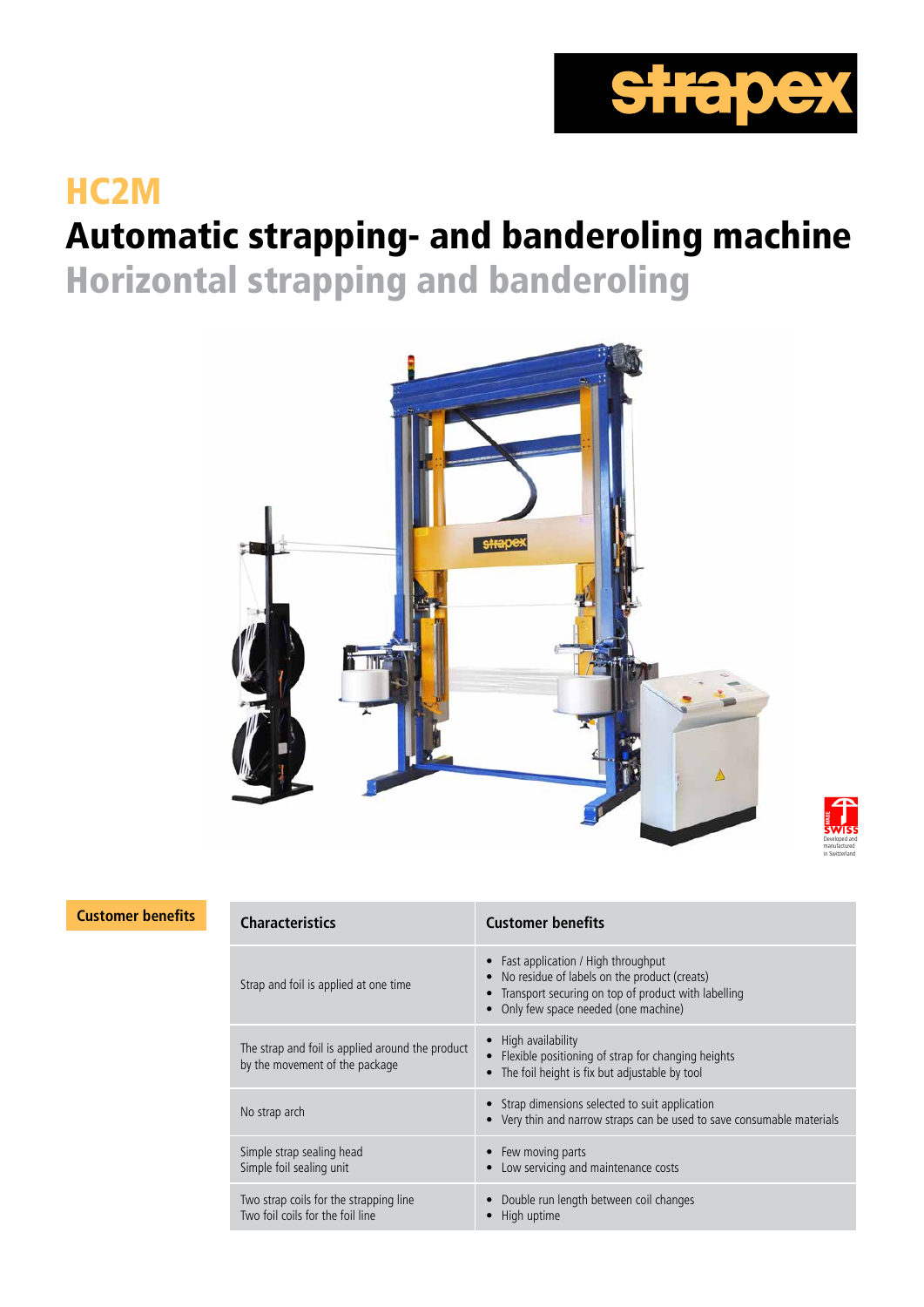

# HC2M Technical data

#### **Machine**

| Strapping cycle time                  | Per strapping approx.<br>15 s (product transport time<br>excluded) |  |  |
|---------------------------------------|--------------------------------------------------------------------|--|--|
| <b>Strap tension</b>                  | 0 - 400 N (on strapped package)                                    |  |  |
| <b>Foil tension</b>                   | 0 - 100 N (no transport securing!)                                 |  |  |
| <b>Strap tension way</b>              | unlimited, flexible                                                |  |  |
| Vertical speed of beam                | Standard 100 mm/s<br>Optional 300 / 400 mm/s                       |  |  |
| Min. strapping height*<br>(motorized) | From 1700 mm above floor but<br>max. 280 mm from product top       |  |  |
| Max. strapping height*<br>(motorized) | Up to 2600 mm (other dimen-<br>sions on request)                   |  |  |
| Min. foil height lowe<br>edge*        | From 911 mm above floor                                            |  |  |
| Area of the foil* (fixed)             | 911 mm up to 1511 mm                                               |  |  |
| <b>Dimensions</b>                     | See page 4 (see layout for general<br>dimensions)                  |  |  |
| <b>Dispenser</b>                      | Separate strap dispenser with<br>two coils; flexible location      |  |  |
| <b>Foil dispenser</b>                 | Foil dispenser fixed on the frame,<br>one coil per side            |  |  |

| Strap-end pre signal    | Strap-end detection by photocell<br>to keep non-stop production                                       |  |  |
|-------------------------|-------------------------------------------------------------------------------------------------------|--|--|
| Foil end pre signal     | Foil end pre signal with proximity<br>switch each coil                                                |  |  |
| Colours                 | Frame:<br>Blue, RAL 5007<br>Beam:<br>Daffodil yellow, RAL 1007<br>Remaining parts:<br>Black, RAL 9011 |  |  |
|                         | Control desk:<br>Grey, RAL 7035                                                                       |  |  |
| <b>Optional colours</b> | At customer's request only RAL<br>codes                                                               |  |  |
| Electrical supply       | 400 VAC, 50 Hz, 3Ph+PE<br>Voltage tolerance $+/-5\%$<br>Rated power $\geq$ 2.4 kW                     |  |  |
| <b>Control voltage</b>  | 24 VDC                                                                                                |  |  |
| <b>Pneumatics</b>       | 6 bar / 95 psi<br>Approx. 85 L/Cycle (DH1500)<br>Connection 1/2"                                      |  |  |
| <b>Machine weight</b>   | 900 up to 1100 kg                                                                                     |  |  |

(\* for machine height 3600 mm and with optional feets)

**Conveyor** The conveyor system is not part of the machine

Max. 650 mm from the floor

**height**

**Maximum conveyor** 

## **Control System Free standing control desk**

The human machine interface consisting of

- Main switch
- Emergency stop
- Reset button
- Analog amperemeter for welding temprature

#### **Operating panel KTP600 Basic color PN**

- All functions selectable via HMI
- Simple and easy-to-understand structure of the menu
- Available in various languages

#### **PLC somatic S7-1214C (Optional AllenBradley) Interface, Single exchange**

All signals for exchange must be potential-free

### **Strap Polypropylene** (PP)

- Width 5 - 16 mm /Thickness 0.35 - 0.8 mm

#### **Polyester (PET)**

- Width 5 - 13 mm / Thickness 0.35 - 0.7 mm

#### **Foil Low density version of Polyethylene (PELD)**

- Width 150 - 300 mm / Thickness 40 - 250 µm

- Optionally width up to 400 mm

#### **The strapping machine is able to receive the following signals\***

- Emergency stop
- Safety guard interlock switch 1+2
- 
- Conveyor stopped<br>- Stran cycle start - Strap cycle start
- Product 90% infeed (optional)

#### **The strapping machine sends the following signals\***

- Emergency stop
- Conveyer enable
- Strapping cycle completed
- Malfunction indicator
- Package in position (optional)
- Automatic
- (\* Standard signal exchange, others optional)

### **Core size (strap)**

Changeable inside diameters Ø 200 / 200 / Ø 630 mm Ø 280 / 200 / Ø 630 mm Ø 400 / 150 / Ø 630 mm (inside diameter / width / outside diameter)

### **Core size (foil)**

Ø 60 to Ø 90 mm / max. 400 mm / max. Ø 460 mm (inside diameter / width / outside diameter)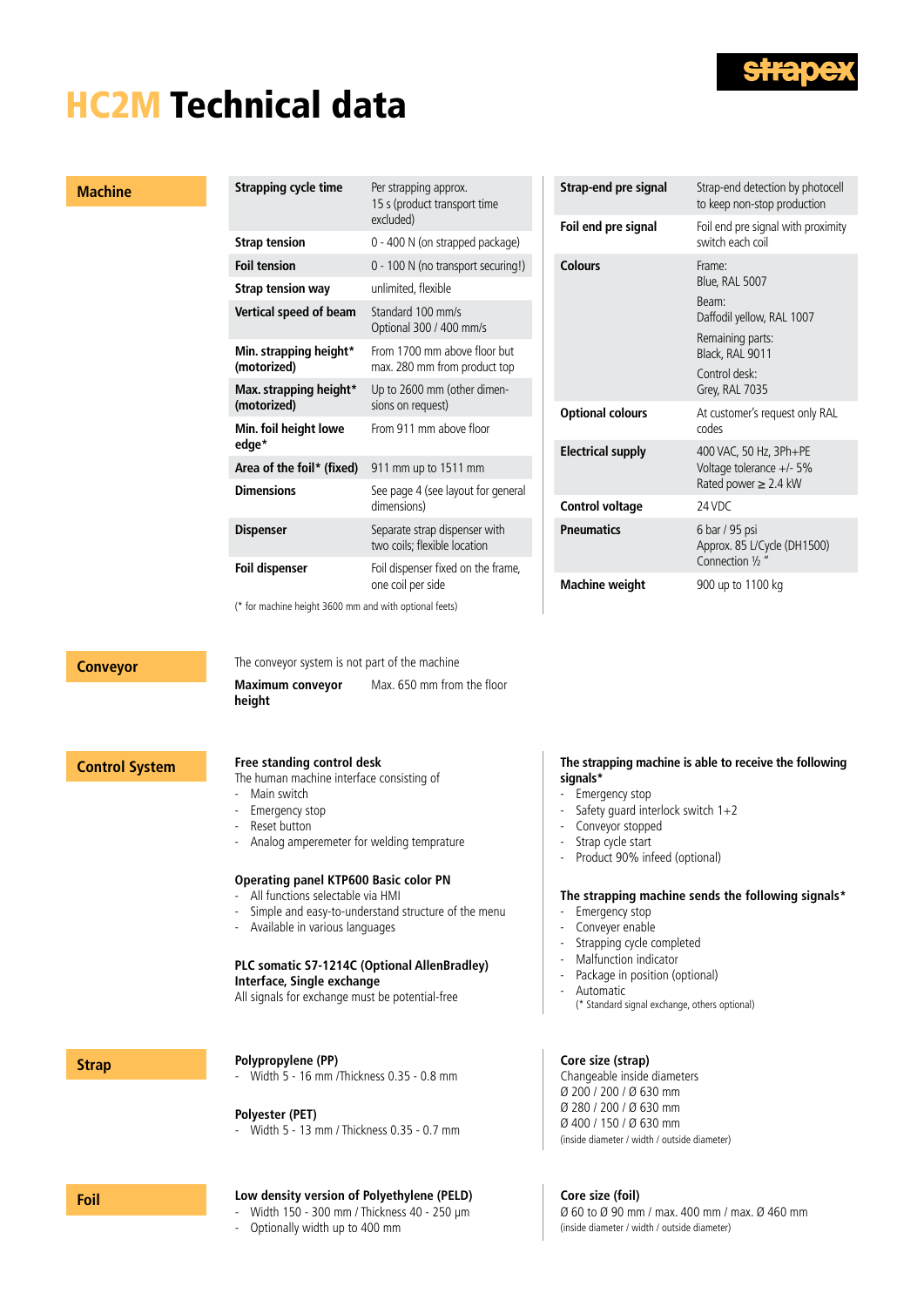

#### **Features**



**Cost savings**

#### **Use of smaller strap dimensions**

Dimensions and quality of the strap can be used selected for the product and not the machine, with cost savings on consumable materials



#### **Clean products**

#### **Medium to keep labels**

Labels can be applied on the foil, later easy removable, prevents residue of labels on the product (creats) or foil with printing can be applied



#### **Low running cost**

#### **Very low maintenance costs**

Simple sealing and welding head with only a few moving parts and easy maintenance



#### **Easy integration**

#### **Inline strapping and foil applying**

Machine can be easily integrated into existing conveyor line, no space is needed for the arch

## **Options Strap tension unit**

Using pneumatic cylinder ensures even strapping and is recommended for small package dimensions and PET applications



#### **Beam protection**

Photoelectric cell on the package entry side ensures that no packages come into contact with the beam



#### **Strap lifter**

Lifts the strap in case a layer of pallet has not to be strapped, mostly if Endsealer is placed before palletizer (layer strapping)





Air stream through sealing head to keep smoke / dust out of head. Double strap clamp for higher tension. **Recommended for PET**

#### **Automatic beam height**

If changing product heights beam position automatic adjusting in height by Signalexchange and with pulse counter



#### **Fast movement of beam**

Vertical movement of the beam 300 mm/s or 400 mm/s with frequency controller Siemens (Standard 100 mm/s)





#### **Stainless steel control desk**

Stainless steel electrical desk with stainless steel socket incl. bottom plate